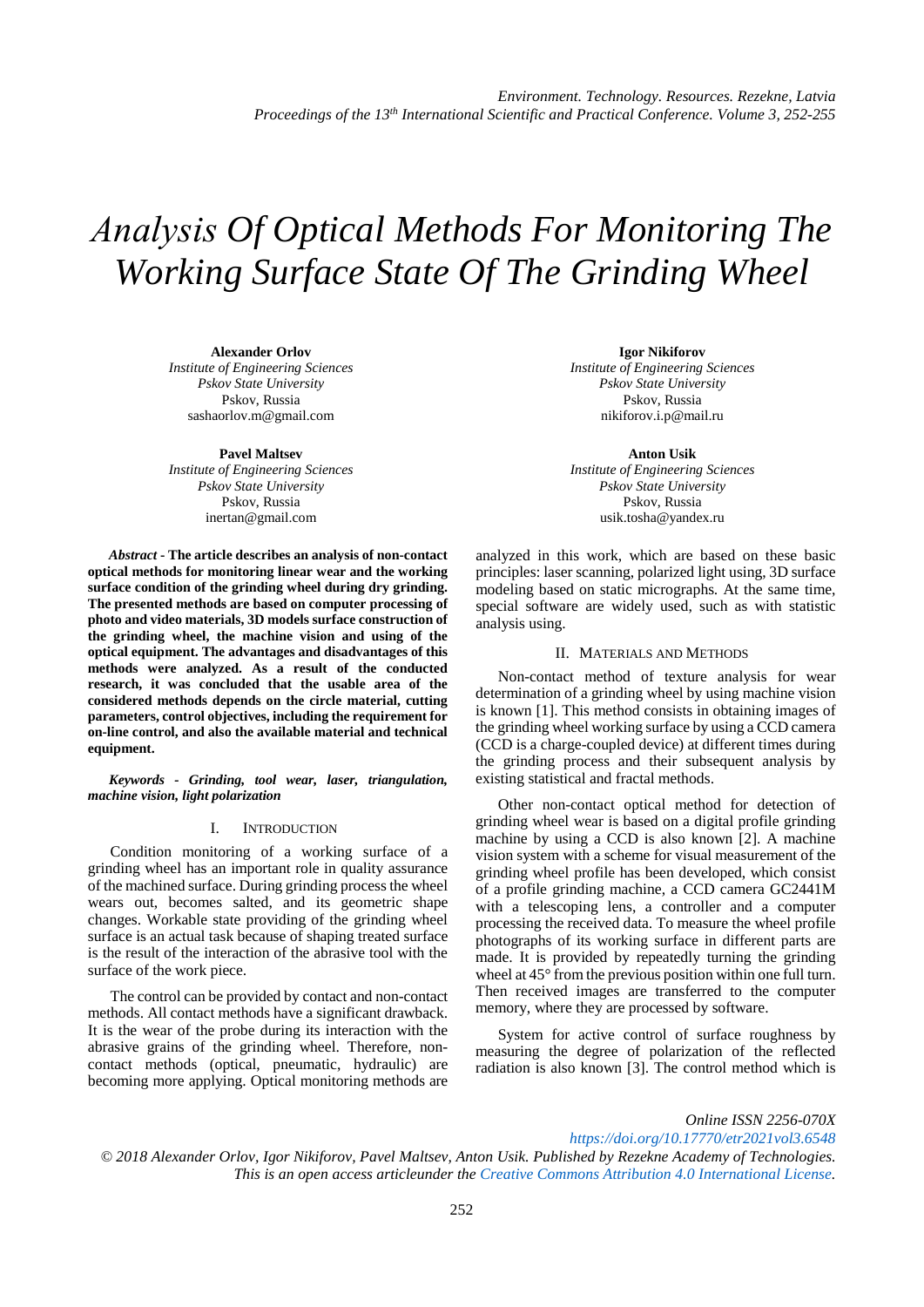used in this system is an analysis of radiation polarization characteristics, roughness value in the reflected radiation and their relationship. As a result, a model is built (experimental curve), which allows to monitor state of the grinding wheel, focusing on it in real time. The surface roughness control system consists of a radiation source, a workpiece (rough surface), a linear polarizer, an optical image capturing instrument and a data processing device. The optimal angles of incidence and reflection is 45° that was established empirically. Angles of 0° and 90° were also used in the formula to determine the degree of polarization.

Next considered non-contact method for analyzing grinding wheel working surface state by using threedimensional scanning has been proposed in work [4]. The 3D scanning system includes a Nanovea CHR150 chromatic white light sensor with a specially designed circle positioning scheme. It consists of three tables horizontal, vertical and rotating, and a motor that drives the grinding wheel. Due to this method, white light passes through a lens with a high degree of chromatic aberration, thus refracting and separating into its constituent colours. The light ray length that hits the interest area of surface is reflected and returned to the lens, while the other rays are scattering. In this case, the reflected ray length is equal to the distance from the lens to the grinding wheel working surface. The 3D scanning system is controlled by using a special LabView software package and the analysis and editing of a grinding wheel surface 3D model is performed by using the Nanovea Mountains 3D Analysis software. This system has a homing subsystem that allows scanning the same area multiple times during multiple grinding tests.

Also known optical method for monitoring of the grinding wheel surface state, in which the wheel is repeatedly photographed by an electron microscope [5]. 3D model of the grinding wheel working surface is created from array of photographs. During the experiment, images of the interest area of the grinding wheel surface are recorded by using a Supereyes B008 digital microscope. Photographs are collected and processed by using the special software Helicon Focus Professional; as a result, the 3D model is formed. Then the grinding wheel has been processing a carbide workpiece for 15 minutes, after that it is photographed again and new 3D model with changes is created. Then the two models are compared by using the same computer program.

Similar to the previous method is a method for analysis the 3D parameters of the diamond grinding wheels working surface by using laser scanning [6]. A significant difference of this method is the using of a laser scanning device instead of a digital microscope. Laser scanning allows obtaining a 3D model of the analyzed surface without using an array of photographs and its subsequent processing. The laser processes the grinding wheel scanned profile, transfers it in digital form to a computer and allows simultaneously showing to nine parameters of the working surface. The result of the analysis is a digital volumetric surface relief, indices of the standard deviation of the profile, the height from the top of the grains to the centreline, the average step of irregularities, deviation from the standard, the height of irregularities by ten points, and the value of the relative reference surface area, showing the contact area of the grinding wheel with the surface of the processed workpiece.

Also, a method of colorimetric computer analysis of the working surface parameters and defects of a superhard material is proposed in work [6]. In the course of analysis by a metallographic microscope, images of the grinding wheel surface are obtained in polarized light rays. The authors have developed the corresponding software in the Borland Delphi 5.0, based on the Pascal programming language. It allows determining grain wear by using the obtained photographs as a percentage of the total number of pixels in the image. Varying the tint components of the photographs in the RGB color system allows selecting the required colors in the image, calculating their exact number in pixels to determine the surface quality of the grinding wheel.

A predictive model for grinding surfaces based on the topography of a wheel for modeling grinding is presented in work [7]. The measurement is carried out by a laser triangulation sensor mounted on the machine. The obtained result is imported into the software for modeling of the processing. Measuring of the grinding tool surface by using laser triangulation allows describing the wear behaviour with high accuracy.

The use of focus variation microscopy to assess active surfaces is considered in article [8]. The principle of the method is that the light reflected from the surface returns to the optical system of the microscope and through the ray splitter to the active area of the photometric detector. In which an image containing information about color, brightness, contrast, length and width are forming. The signal processing unit searches only those parts of the image on which the light ray has been focused, then these parts are reconstructed and finalized. To create a 3D model, surface microtopography is required, for which scans are carried out along the Z axis. This method is used for measuring and analyzing the active surfaces of abrasive tools of various types. Focus variation microscopy is a promising measuring method with greater potential for development, especially with its hardware implementation.

Also known method on-machine measurement of the grinding wheels 3D surface topography using a laser displacement sensor [9]. The coarse diamond grinding wheel is attached to the vertical spindle; the laser sensor is attached to the work table. To ensure an accurate measurement, the laser ray should be aligned with the centre axis of the spindle. After the laser ray is reflected through the controller, the point height is determined. The laser sensor moves downward along the spindle axis with low speed, thus scanning the entire circumference of the grinding wheel surface along a spiral path. The results obtained are processed in the Matlab. This method allows to approximately revealing the shape of each grain. The model determines the following three parameters: active grain volume, active grain-containing amount, and active grain. Knowing these parameters, it is possible to estimate the real characteristics of the grinding wheel.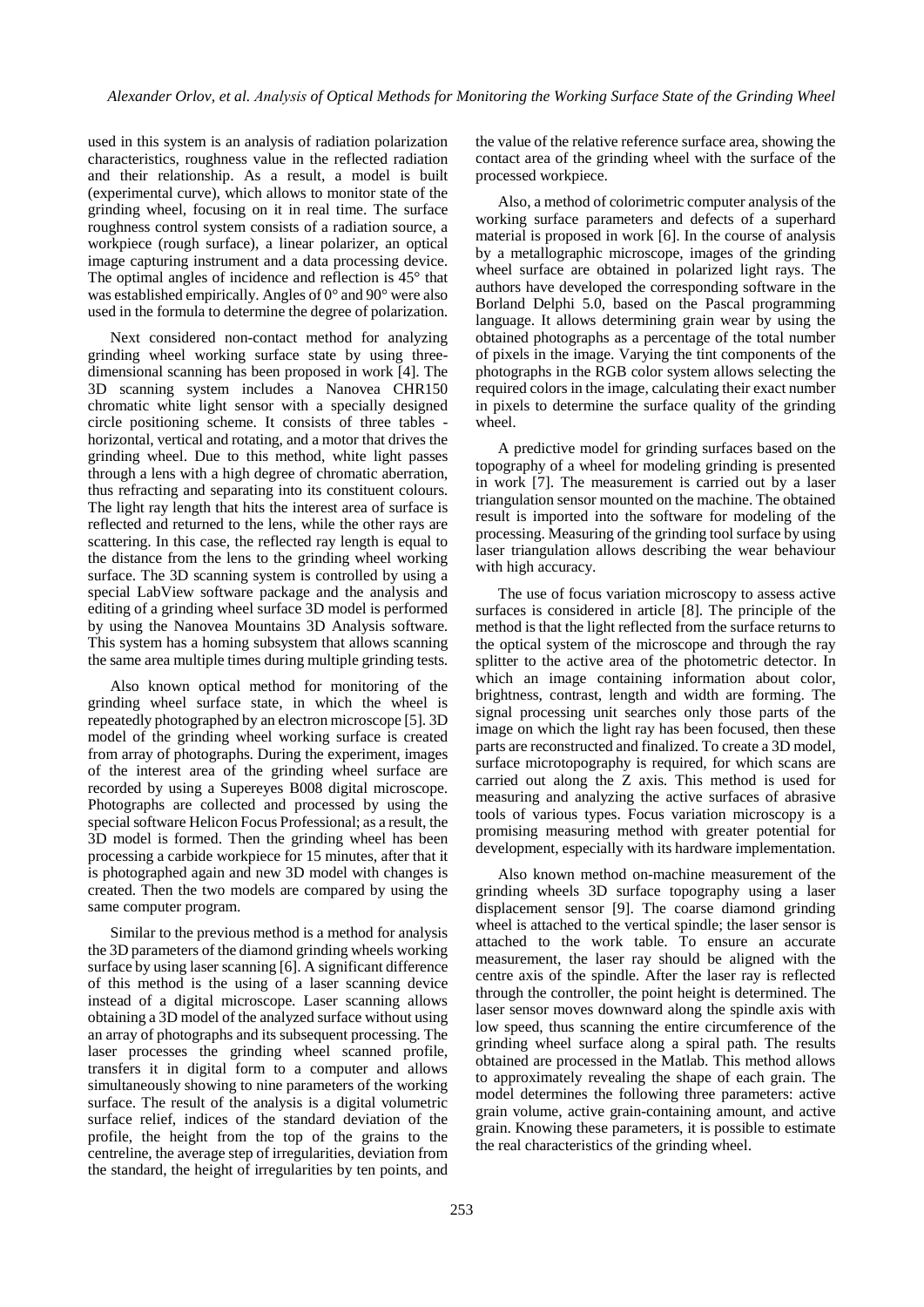Creation of a triangulation model of the grinding wheels working surface relief consists in creating a set of photographs of a working surface fragment with different height orientation of the depth field [10]. Then happens layer-by-layer photography with a step-by-step shift of the digital microscope optical system. After that the set of photographs is processed in the Helicon Focus Professional application, as a result of which an OBJ-model of a fragment of the grinding wheel working surface is obtained. Using the МechLab application, the OBJ-models are converted into an STL-model, and then into a DBF-

image (triangulation model). Topological analysis consists in the determination of the Euler-Poincare characteristic, the kind of surface, the analysis of the adjacency of faces and edges. With the help of the triangulation model integral characteristics (linear, angular, surface and volumetric) can be determined.

## III. RESULTS AND DISCUSSION

The advantages and disadvantages of the considered methods are summarized in Table 1.

| Name of the method                                                                                              | <b>Authors</b>                                            | <b>Advantages</b>                                                                                                                                                                | <b>Disadvantages</b>                                                                                                                                                                                  |
|-----------------------------------------------------------------------------------------------------------------|-----------------------------------------------------------|----------------------------------------------------------------------------------------------------------------------------------------------------------------------------------|-------------------------------------------------------------------------------------------------------------------------------------------------------------------------------------------------------|
| Texture analysis by using<br>machine vision [1]                                                                 | N. Arunachalam.<br><b>B.</b> Ramamoorthy                  | Obtaining reliable values with minimal<br>errors.                                                                                                                                | Impossibility of obtaining data in real<br>time, and when rotating manually.                                                                                                                          |
| Grinding wheel wear<br>detection based on profile<br>grinding using a CCD<br>camera <sup>[2]</sup>              | F.Fana, L.M.Xub,<br>Z.Zhangc, .J.Chaod,<br>C.Fane, L.Shif | High measurement accuracy comparable<br>to the data obtained during the<br>verification of the experimental results<br>with a profilometer.                                      | Impossibility to analyze in real time; the<br>process is not automated - manual<br>rotation of the wheel to the desired angle<br>is required to provide CCD camera access<br>from the required angle. |
| System for active control<br>based on measuring the<br>degree of polarization of the<br>reflected radiation [3] | Ziyatdinov R.R., Shabaev<br>A.A., Valiakhmetov R.R.       | The ability of using method in real time;<br>automation of changing cutting<br>conditions; high reliability.                                                                     | Indirectly monitoring - reaching a certain<br>degree of polarization indicates a<br>degradation of surface quality and wear.                                                                          |
| Analysis of the grinding<br>wheel working surface state<br>by using three-dimensional<br>scanning [4]           | A. Darafon                                                | Automated, has a high speed of data<br>collection; suitable for testing wheels<br>made of various materials; varying data<br>sampling intervals, image resolution,<br>spot size. | Impossibility to receive data in real time;<br>removing the grinding wheel from the<br>machine is required.                                                                                           |
| Evaluation of the working<br>surface relief development<br>of diamond wheels on a<br>metal bond [5]             | V. L. Dobroskok, Ya. N.<br>Garashchenko,<br>A. N. Shpilka | The ability to obtain a large amount of<br>statistical data; visual representation of<br>the state of the wheel working surface as<br>3D models, graphs and histograms.          | Impossibility to receive data in real time;<br>large number of images is required to<br>create 3D models.                                                                                             |
| Analysis of 3D parameters<br>of the diamond wheels<br>surface by using laser<br>scanning [6]                    | A. I. Grabchenko,<br>V. A. Fedorovich                     | Reducing the time for obtaining a 3D<br>surface model; increased accuracy; the<br>possibility of analysis various grinding<br>materials; universal using.                        | Impossibility to receive data in real time<br>and with a rotating grinding wheel.                                                                                                                     |
| Colorimetric computer<br>analysis of parameters and<br>defects of the superhard<br>working surface [6]          | A. I. Grabchenko<br>V. A. Fedorovich                      | High accuracy of results; applicability to<br>the analysis of the surface condition of<br>grinding wheels made of various<br>materials.                                          | Impossibility to receive data in real time,<br>because each photo is saved manually and<br>processed separately.                                                                                      |
| Wheel topography method<br>[7]                                                                                  | R. Hockauf.<br>V. Böß, T. Grove<br>B. Denkena             | Measuring of the grinding tool surface<br>using laser triangulation allows high<br>accuracy describing of the wear.                                                              | Impossibility to receive data in real time.                                                                                                                                                           |
| Focus variation microscopy<br>to assess active surfaces of<br>the grinding wheel [8]                            | W. Kapłonek,<br>K. Nadolny,<br>G. M. Królczyk             | High measurement efficiency,<br>resolution, reproducibility, speed; simple<br>control; software with a number of<br>useful features.                                             | Restrictions at large angles of inclination;<br>measurement errors or their absence<br>(appearance of unmeasured points).                                                                             |
| Topography of the wheel by<br>using a laser displacement<br>sensor [9]                                          | Y. Pan, Q. Zhao, B.Guo                                    | The possibility of using the method to<br>analysis a rotating wheel while machine<br>processing; applicability to universal<br>surface grinding machines.                        | Possibility of inaccuracy during<br>measuring the grain shape of the grinding<br>wheel.                                                                                                               |
| Triangulation model of the<br>wheel working surface relief<br>[10]                                              | V. L. Dobroskok.<br>A. N. Shpilka,<br>V. B. Kotlyarov     | The ability to obtain adequate 3D<br>models by analyzing the geometric<br>characteristics of the shadows.                                                                        | The measurement results depend on the<br>resolution of the matrix and the optical<br>system, and the software features.                                                                               |

### TABLE 1. OPTICAL METHODS FOR MONITORING THE WORKING SURFACE STATE OF THE GRINDING WHEEL

# IV. CONCLUSIONS

Each of the considered methods has its own field of application, depending on the resolution, measurement accuracy, degree of automation, and the possibility of obtaining data in real time.

Based on the analysis of existing methods, it can be concluded that the most promising direction of optical control of the grinding wheels surface state is the use of laser sensors for creating 3D models of the working surfaces by using the triangulation method.

The authors are conducting research on the use of highresolution webcams in three main direction:

1) analysis of the colour scale of microphotographs of the grinding wheel surfaces and the workpiece and their statistical processing (the goal is to determine the moments of occurrence of burns and the dynamics of salting);